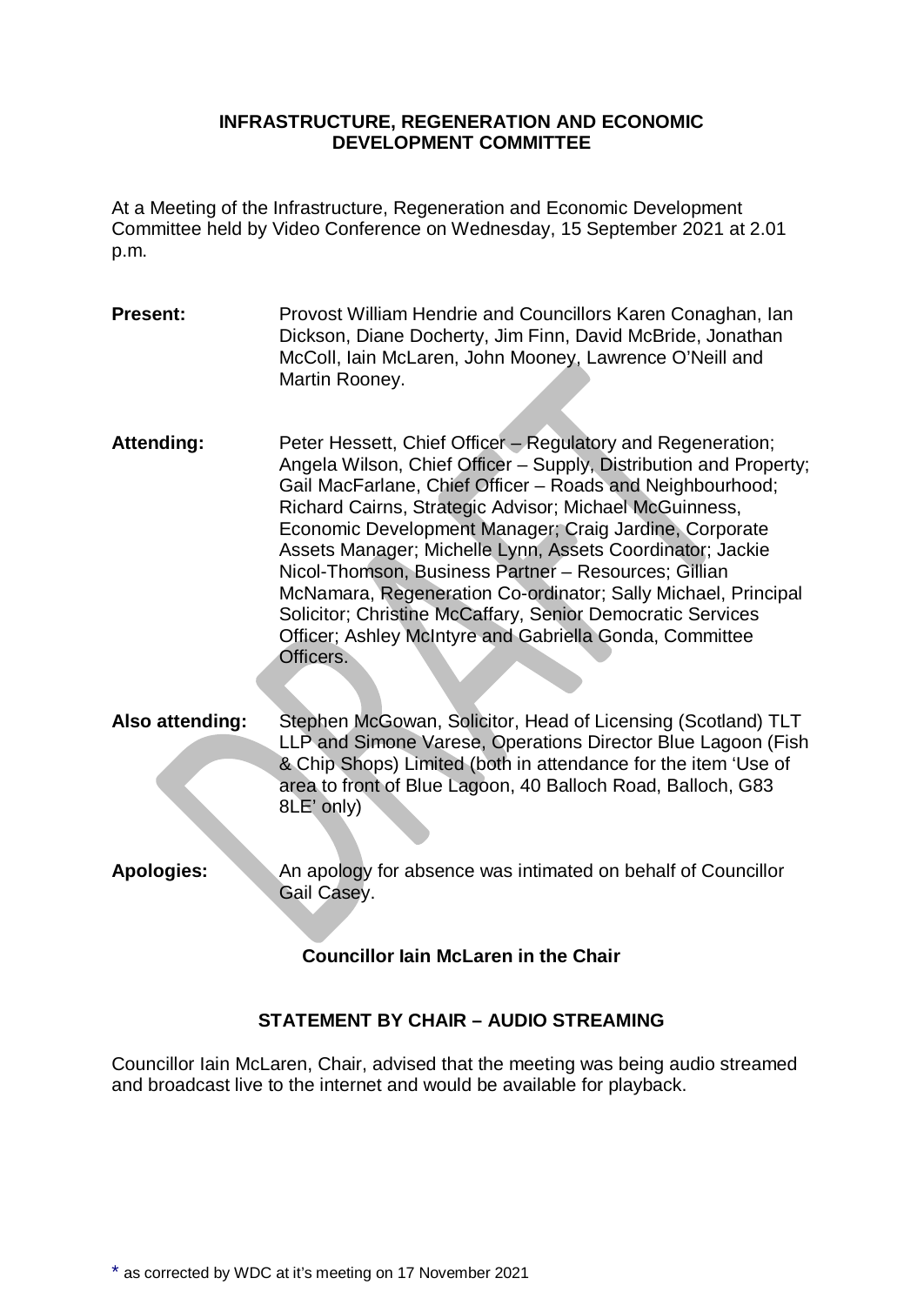### **DECLARATIONS OF INTEREST**

Councillor Lawrence O'Neill declared an interest in the item 'Gruggies Burn Flooding Project Update' being the Vice-Convener of the West of Scotland Clyde and Loch Lomond (CaLL) Flooding Group, and advised that he would remain in the meeting during consideration.

### **MINUTES OF PREVIOUS MEETING**

The Minutes of Meeting of the Infrastructure, Regeneration and Economic Development Committee held on 12 May 2021 were submitted and approved as a correct record.

# **OPEN FORUM**

The Committee noted that no open forum questions had been submitted by members of the public.

# **VARIATION IN ORDER OF BUSINESS**

Having heard the Chair, Councillor McLaren, the Committee agreed to vary the order of business as hereinafter minuted.

# **USE OF AREA TO FRONT OF BLUE LAGOON, 40 BALLOCH ROAD, BALLOCH, G83 8LE**

A report was submitted by the Chief Officer – Supply, Distribution and Property seeking approval to grant a licence to occupy over an area of the pavement to the front of 40 Balloch Road, Balloch for outdoor seating in connection with the business of the Blue Lagoon Fish and Chip Shop.

Mr. McGowan and Mr. Varese, on behalf of Blue Lagoon Fish and Chip Shop, were then given the opportunity to address the Committee, and were heard in support of the application and in answer to Members' questions.

After discussion and having heard the Assets Coordinator in further explanation and in answer to Members' questions, the Committee agreed:-

- (1) to approve the use of the area for outdoor seating in connection with the business of the occupier of 40 Balloch Road;
- (2) to authorise the Chief Officer Supply, Property and Distribution to conclude negotiations on a licence to occupy for a period of 1 year with a 2 week notice period by either party; and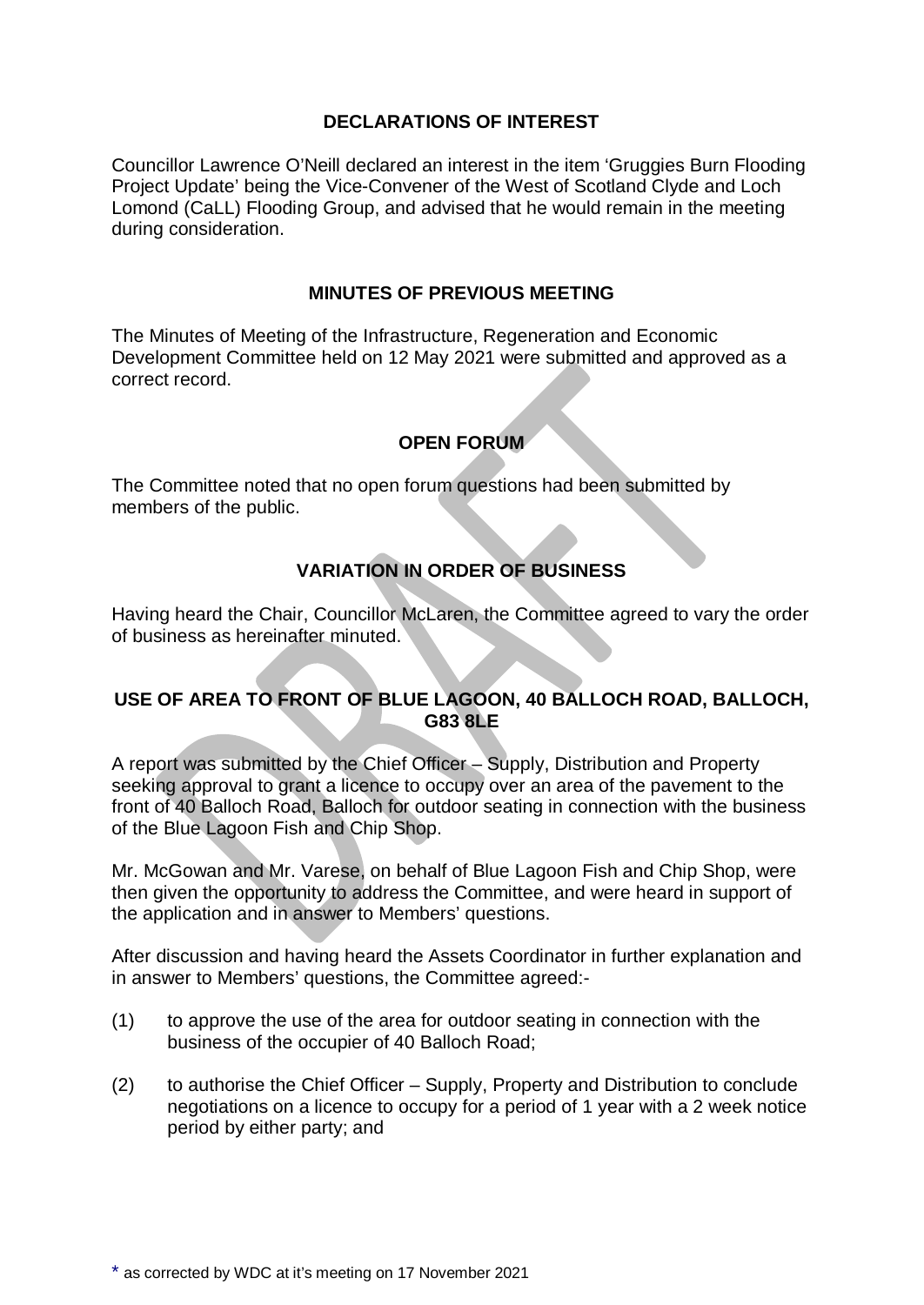(3) to authorise the Chief Officer – Regulatory and Regeneration to conclude the transaction on such conditions as considered appropriate.

## **NEW REGENERATION OFFICER POST (LEVELLING UP FUND) (FIXED TERM)**

A report was submitted by the Chief Officer – Regulatory and Regeneration seeking approval for a new fixed term Regeneration Officer post to support projects as part of the Dumbarton Town Centre UK Levelling Up Funding programme.

Having heard the Chief Officer – Regulatory and Regeneration in further explanation, the Committee agreed to approve the establishment and open recruitment of a fixed term Regeneration Officer Grade 8 post, until 2024, to be located within the Regeneration Team in the Economic Development Service subject to securing UK Levelling Up funding.

# **PLACE BASED INVESTMENT FUND**

A report was submitted by the Chief Officer – Regulatory and Regeneration seeking approval to allocate funding from Years One to Three of the new five year programme of Place Based Investment Fund to projects in Clydebank and Alexandria.

After discussion and having heard the Chief Officer – Regulatory and Regeneration in further explanation and in answer to Members' questions, the Committee agreed:-

- (1) to approve the allocation of £0.580m of Year One (2021/22) of Council's Place Based Investment Programme to support delivery of Titan Boulevard at Queens Quay;
- (2) to approve the allocation of £0.139m of Year One (2021/22) of Council's Place Based Investment Programme to support delivery of Bruce Street public realm works;
- (3) to authorise regeneration officers to allocate the remaining Year One balance of £0.061m to suitable town centre projects and commence the procurement processes relating to the Alexandria projects;
- (4) to approve the allocation of Years Two and Three, with an estimated total of £1.149m to projects arising from the Alexandria Masterplan; and
- (5) to note that recommendations on the allocation of Years Four and Five funding would be made in a future report, and would be subject to circumstances and priorities nearer the time.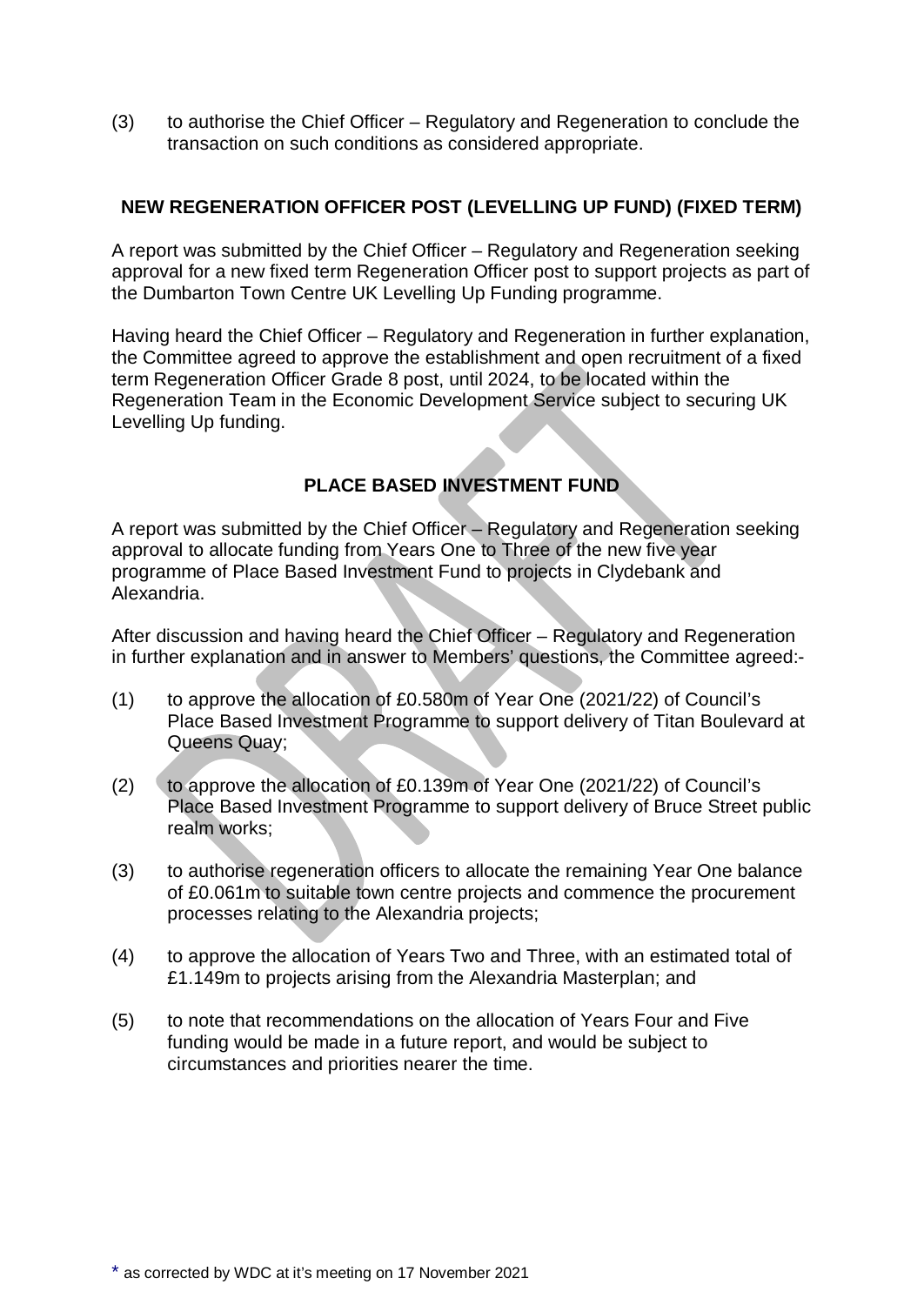## **BUSINESS GATEWAY EXPERT HELP, WORKSHOPS AND WEBINARS**

A report was submitted by the Chief Officer – Regulatory and Regeneration obtaining retrospective approval to initiate a procurement exercise to appoint a contractor to deliver expert help, workshops and webinars on behalf of the Business Gateway (BG) service and provide approval to award the contract to the successful contractor.

Having heard the Chief Officer – Regulatory and Regeneration in further explanation, the Committee agreed:-

- (1) to provide retrospective approval to initiate a procurement exercise to appoint a contractor to deliver the BG expert help, workshops and webinars service; and
- (2) to provide Committee approval to award the contract for a period of 24 months with an option to extend for an additional 12 months (maximum period is 36 months) to Business Development Advisors Limited. The value of the contract over three years being £128,520 ex VAT and the estimated commencement date of the contract will be 1 October 2021.

# **CLYDEBANK CAN ON THE CANAL ACTIVITY CENTRE IN CLYDEBANK**

A report was submitted by the Chief Officer – Regulatory and Regeneration seeking approval to commence a procurement process for the new Activity Centre in Clydebank.

After discussion and having heard the Chief Officer – Regulatory and Regeneration in further explanation and in answer to Members' questions, the Committee agreed:-

- (1) to note the progress with the Clydebank Can on the Canal project; and
- (2) to authorise the commencement of the procurement processes relating to construction of the Activity Centre in Clydebank.

# **ALEXANDRIA MASTERPLAN**

A report was submitted by the Chief Officer – Regulatory and Regeneration advising of the new masterplan for Alexandria, to outline its broad content and seeking approval to use it to guide future projects and development.

After discussion and having heard the Regeneration Co-ordinator in further explanation and in answer to Members' questions, the Committee agreed:-

- (1) to approve the Masterplan;
- (2) to note the requirement for cross-Service collaboration to achieve the aspirations of the Masterplan; and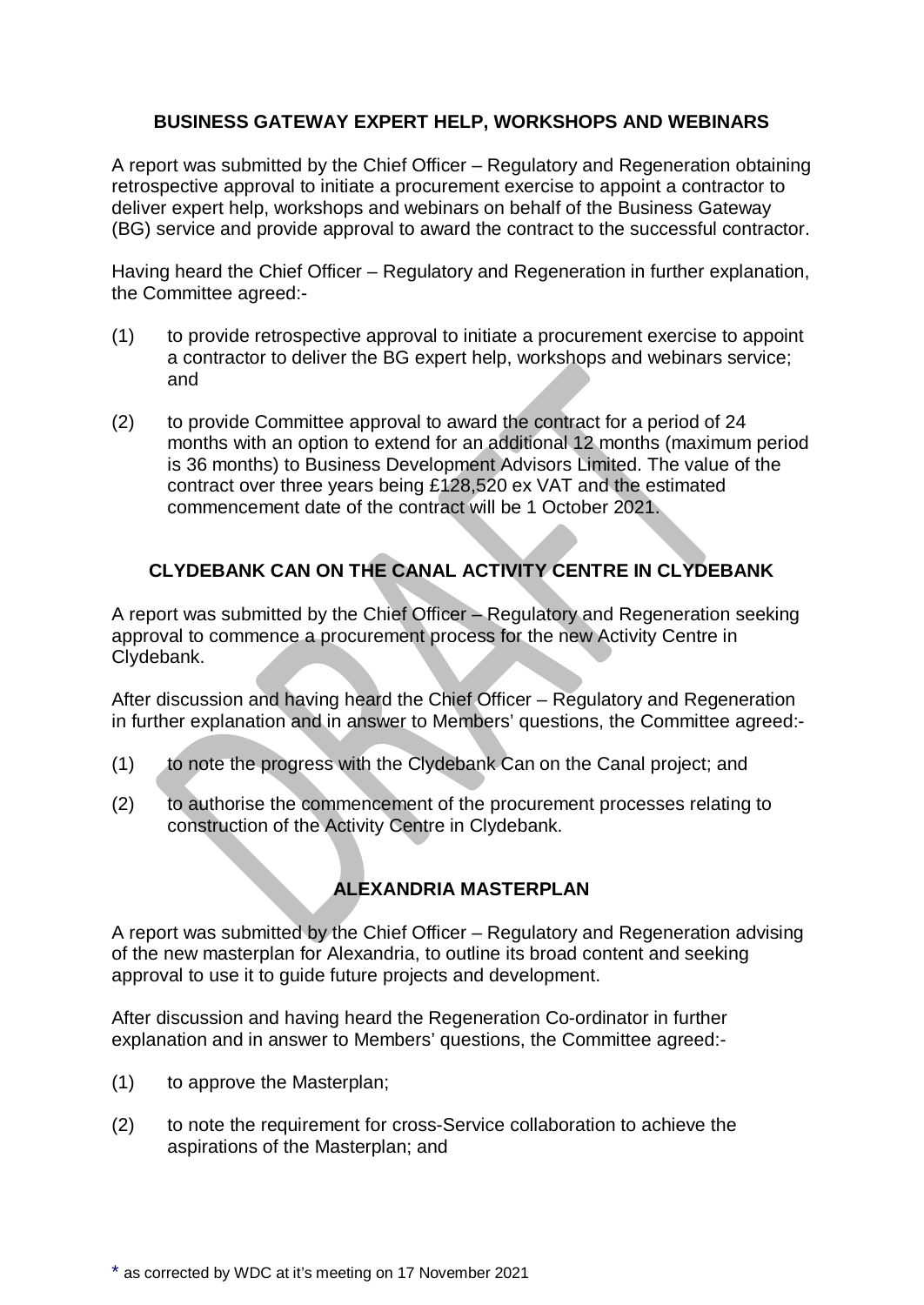(3) to authorise the development of projects and commencement of procurement processes relating to the projects contained within it as funding opportunities arose.

## **REGENERATION FUND – SCOTTISH MARINE TECHNOLOGY PARK**

A report was submitted by the Chief Officer – Regulatory and Regeneration seeking approval to use the Council's Regeneration Fund to invest in the delivery of the Scottish Marine Technology Park at the former Carless site in Dalmuir, and entering into an agreement for the development of the site with the site owners.

After discussion and having heard the Chief Officer – Regulatory and Regeneration in further explanation and in answer to Members' questions, the Committee agreed:-

- (1) to approve funding of £2m from the Regeneration Fund to invest in the proposed Scottish Marine Technology Park at the former Carless site in Dalmuir; and
- (2) to authorise the Chief Officer, Regulatory Regeneration to enter into a development agreement on such conditions as considered appropriate.

# **GRUGGIES BURN FLOODING PROJECT UPDATE**

A report was submitted by the Chief Officer – Roads and Neighbourhood providing an update on the outcome of the options appraisal carried out for the Gruggies Burn Flood Prevention Scheme, setting out the recommended option and requesting approval to progress to detailed design stage.

After discussion and having heard the Chief Officer – Roads and Neighbourhood in further explanation and in answer to Members' questions, the Committee agreed:-

- (1) that Option 4 Hard Defences and Flood Relief Culvert Route 1 as set out in section 4.8 of the report be the recommended option;
- (2) to approve progressing to detailed design of Option 4 including consultation with all stakeholders;
- (3) to note that detailed design will cost in the region of  $£1,000,000$  and that the design detail and construction cost will be presented in a further report to Committee; and
- (4) to note that the Scottish Government is reviewing the delivery of Cycle 1 flooding schemes and will provide a review update to Local Authorities in autumn 2021.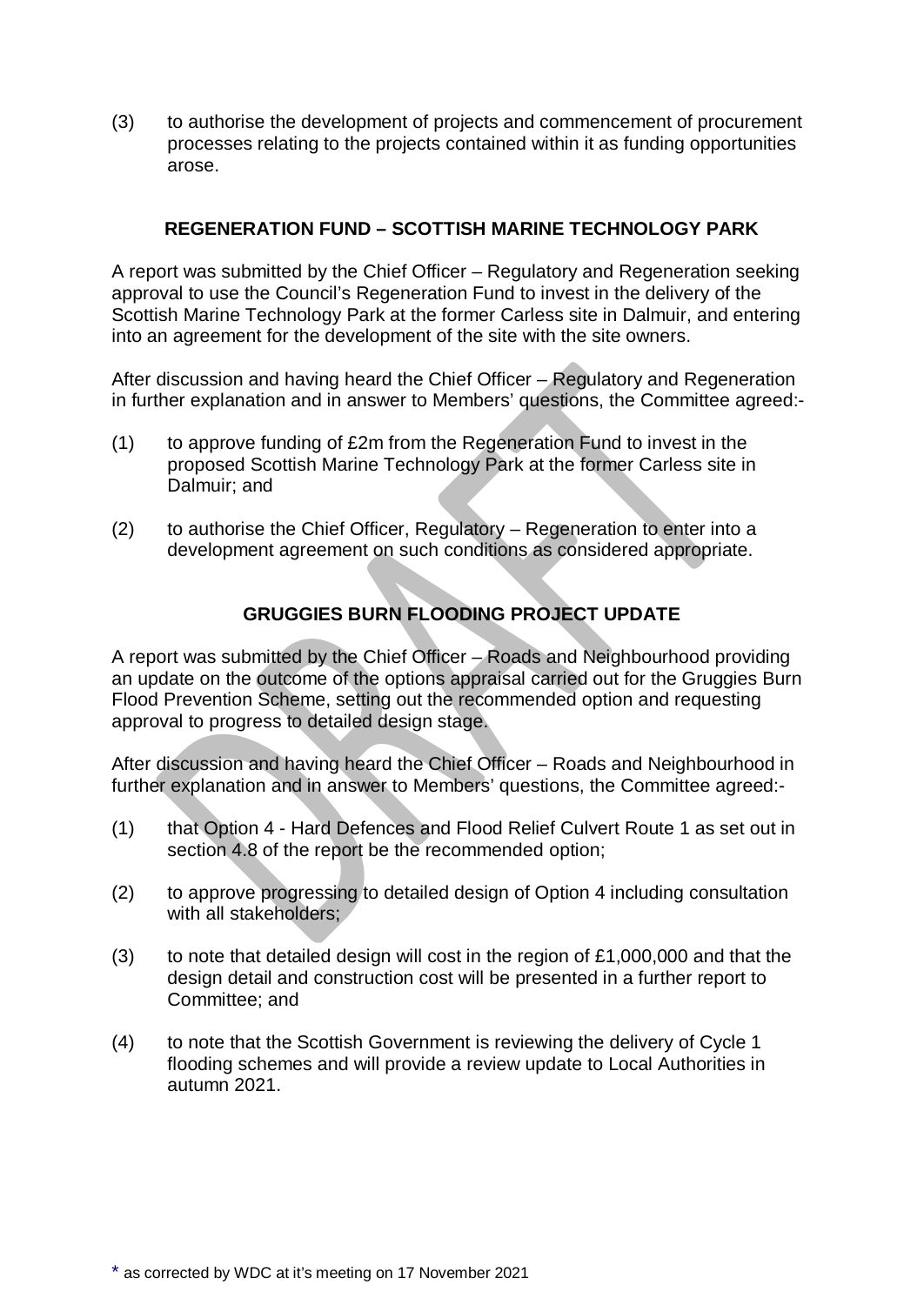### **SALE OF FORMER CARE HOME KNOWN AS FRANK DOWNIE HOUSE, OTTOWA CRESCENT, CLYDEBANK**

A report was submitted by the Chief Officer - Supply, Distribution and Property advising on the outcome of the marketing of the former care home known as Frank Downie House, Ottawa Crescent, Clydebank, detailing the offer received and seeking approval to conclude disposal of the site.

Councillor Mooney, seconded by Councillor Rooney moved:-\*

That consideration of the report be continued to the next meeting of the Committee, to allow time for officers to get more information from Torah Capital.

The Committee agreed the motion.

### **SALE OF FORMER SOCIAL WORK OFFICE, 19 CHURCH STREET, ALEXANDRIA, G83 0NP**

A report was submitted by the Chief Officer - Supply, Distribution and Property providing an update on the re-marketing of the property at 19 Church Street, Alexandria, detailing the offers received and seeking approval to conclude disposal of the property.

Councillor Rooney, seconded by Councillor O'Neil moved:-

That the recommendations of the report be rejected and that a plan be developed to bring the building back into operational use as a social work services office.

As an amendment Councillor McColl, seconded by Councillor McLaren moved:-

- (1) that Council approve the disposal of the property at Church Street, Alexandria for a consideration of a gross purchase price of £88,000 (Eighty Eight Thousand Pounds) to Edzell Properties;
- (2) that Council authorise the Chief Officer Supply, Property and Distribution to conclude negotiations; and
- (3) to authorise the Chief Officer Regulatory and Regeneration to conclude the transaction on such conditions as considered appropriate.

On a roll call vote being taken, 7 Members voted for the amendment namely, Provost Hendrie and Councillors Conaghan, Dickson, Docherty, Finn, McColl and McLaren and 4 Members voted for the motion, namely Councillors McBride, Mooney, O'Neil and Rooney . The amendment was declared carried.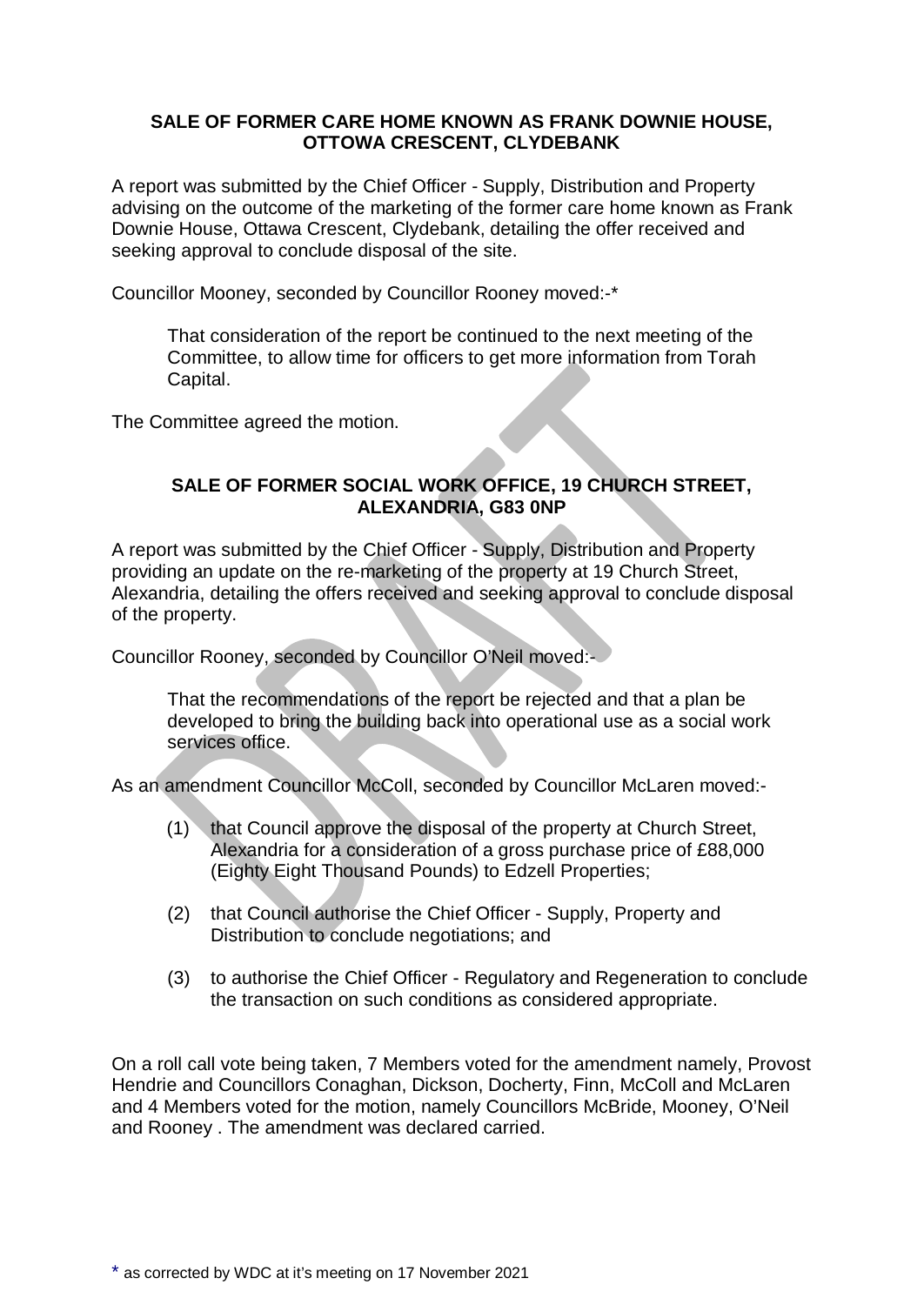## **SALE OF 31-35 QUEEN MARY AVENUE, CLYDEBANK**

A report was submitted by the Chief Officer - Supply, Distribution and Property advising on the outcome of the marketing of 31-35 Queen Mary Avenue, Clydebank, detailing the offer received and seeking Committee approval to conclude disposal of the site.

The Committee agreed:-

- (1) to approve the disposal of 31- 35 Queen Mary Avenue, Clydebank for a consideration of £265,000 (Two Hundred and Sixty Five Thousand Pounds) to Property Scotland Limited;
- (2) to authorise the Chief Officer Supply, Property and Distribution to conclude negotiations; and
- (3) to authorise the Chief Officer Regulatory and Regeneration to conclude the transaction on such conditions as considered appropriate.

# **PURCHASE OF ARTIZAN SHOPPING CENTRE, DUMBARTON, G82 1LJ**

A report was submitted by the Chief Officer - Supply, Distribution and Property advising on the outcome of the discussions and negotiations with the seller of the Artizan Shopping Centre, Dumbarton, AEW Europe LLP on behalf of Mars Real Estate Investment BV.

After discussion and having heard the Assets Coordinator in further explanation and in answer to Members' questions, the Committee agreed:-

- (1) to approve the purchase of the heritable and leasehold interests in Artizan Shopping Centre, Dumbarton for the consideration of £1.7m (One Million Seven Hundred Thousand Pounds) from Mars Real Estate Investment BV;
- (2) to authorise the Chief Officer -Supply, Property and Distribution to conclude negotiations, and
- (3) to authorise the Chief Officer, Regulatory and Regeneration to conclude the transaction on such conditions as considered appropriate

### **INFRASTRUCTURE, REGENERATION & ECONOMIC DEVELOPMENT BUDGETARY CONTROL REPORT 2021/22 TO PERIOD 4 (31 JULY 2021)**

A report was submitted by the Chief Officer – Resources providing an update on the financial performance to 31July 2021 (Period 4) of those services under the auspices of the Infrastructure, Regeneration & Economic Development.

After discussion and having heard the Assets Coordinator in further explanation and in answer to Members' questions, the Committee agreed:-